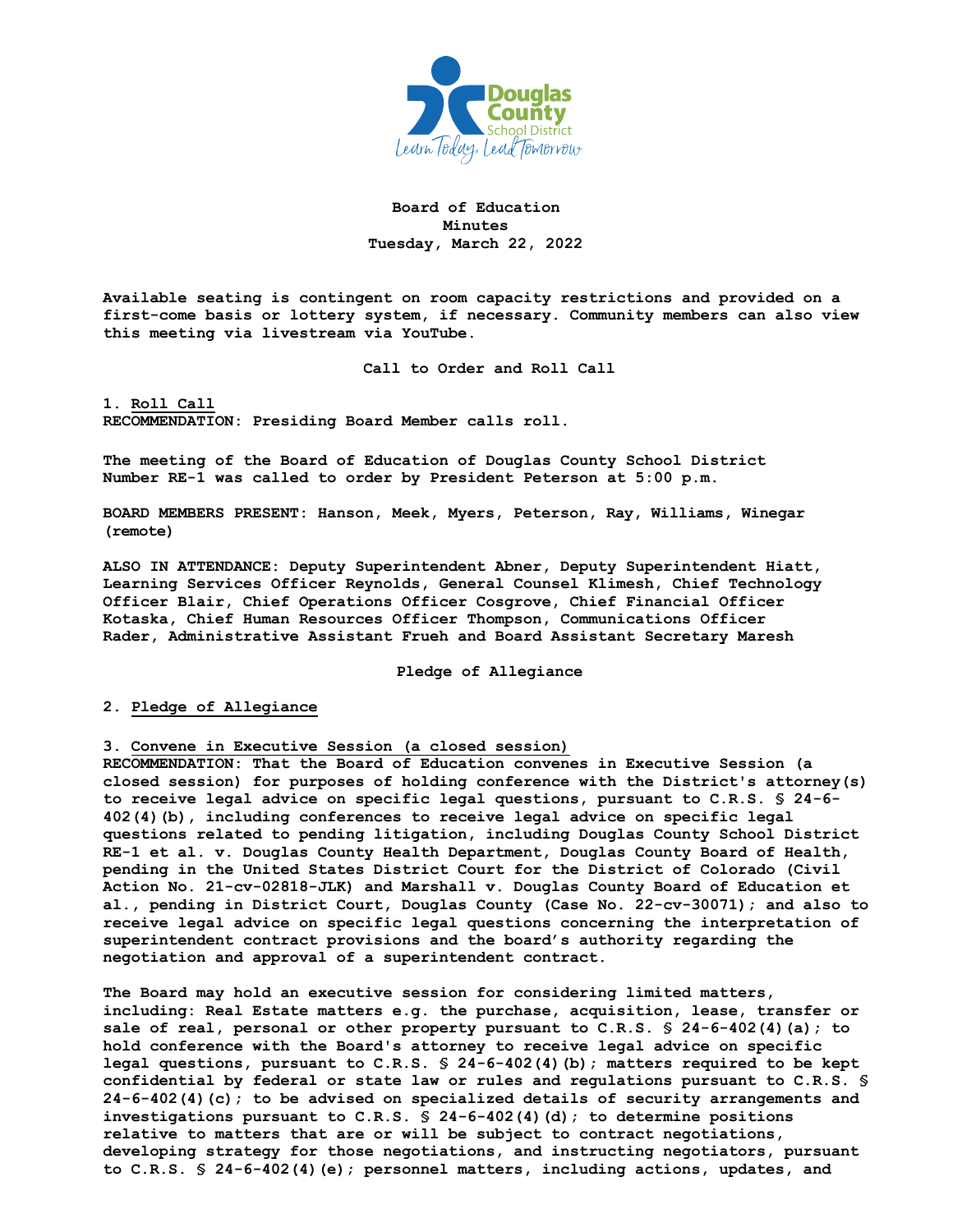**Board of Education Minutes March 22, 2022 Page 2 of 14**

**Superintendent recommendations involving individual employees, pursuant to C.R.S. § 24-6-402(4)(f); to consider documents protected by non-disclosure provisions of Colorado Open Records Act pursuant to C.R.S. § 24-6-402(4)(g); and/or to be advised on individual student matters, where public disclosure would adversely affect the person or persons involved, pursuant to C.R.S. § 24-6-402(4)(h).** 

#### **ORIGINAL - Motion**

**Member Myers moved, Member Williams seconded to approve the ORIGINAL motion that the Board of Education convenes in Executive Session (a closed session) for purposes of holding conference with the District's attorney(s) to receive legal advice on specific legal questions, pursuant to C.R.S. § 24-6-402(4)(b), including conferences to receive legal advice on specific legal questions related to pending litigation, including Douglas County School District RE-1 et al. v. Douglas County Health Department, Douglas County Board of Health, pending in the United States District Court for the District of Colorado (Civil Action No. 21-cv-02818-JLK) and Marshall v. Douglas County Board of Education et al., pending in District Court, Douglas County (Case No. 22-cv-30071); and also to receive legal advice on specific legal questions concerning the interpretation of superintendent contract provisions and the board's authority regarding the negotiation and approval of a superintendent contract.** 

**AMENDED – Motion**

**Member Meek moved, Member Ray seconded to approve the AMENDED motion to amend the Agenda to expand the reasons to enter Executive Session to include additional topics for legal advice, conflict of interest concerns related to the current and proposed Board attorneys and implications of the previous agreement of retaining Board attorney Will Trachman.**

**Hanson, aye; Meek, aye; Myers, nay; Peterson, aye; Ray, aye; Williams, aye; Winegar, nay.**

**Upon a roll call vote being taken, the vote was: Aye: 7 Nay: 0. The motion carried**  $5 - 2$ .

**AMENDED - Motion** 

**Member Myers moved, Member Williams seconded to approve the AMENDED motion that the Board of Education convenes in Executive Session (a closed session), for purposes of holding conference with the District's attorney(s) to receive legal advice on specific legal questions, pursuant to C.R.S. § 24-6-402(4)(b), including conferences to receive legal advice on specific legal questions related to pending litigation, including Douglas County School District RE-1 et al. v. Douglas County Health Department, Douglas County Board of Health, pending in the United States District Court for the District of Colorado (Civil Action No. 21-cv-02818-JLK) and Marshall v. Douglas County Board of Education et al., pending in District Court, Douglas County (Case No. 22-cv-30071); and also to receive legal advice on specific legal questions concerning the interpretation of superintendent contract provisions and the board's authority regarding the negotiation and approval of a superintendent contract, and as amended to include additional topics for legal advice, conflict of interest concerns related to the current and proposed Board attorneys and implications of the previous agreement of retaining Board attorney Will Trachman.**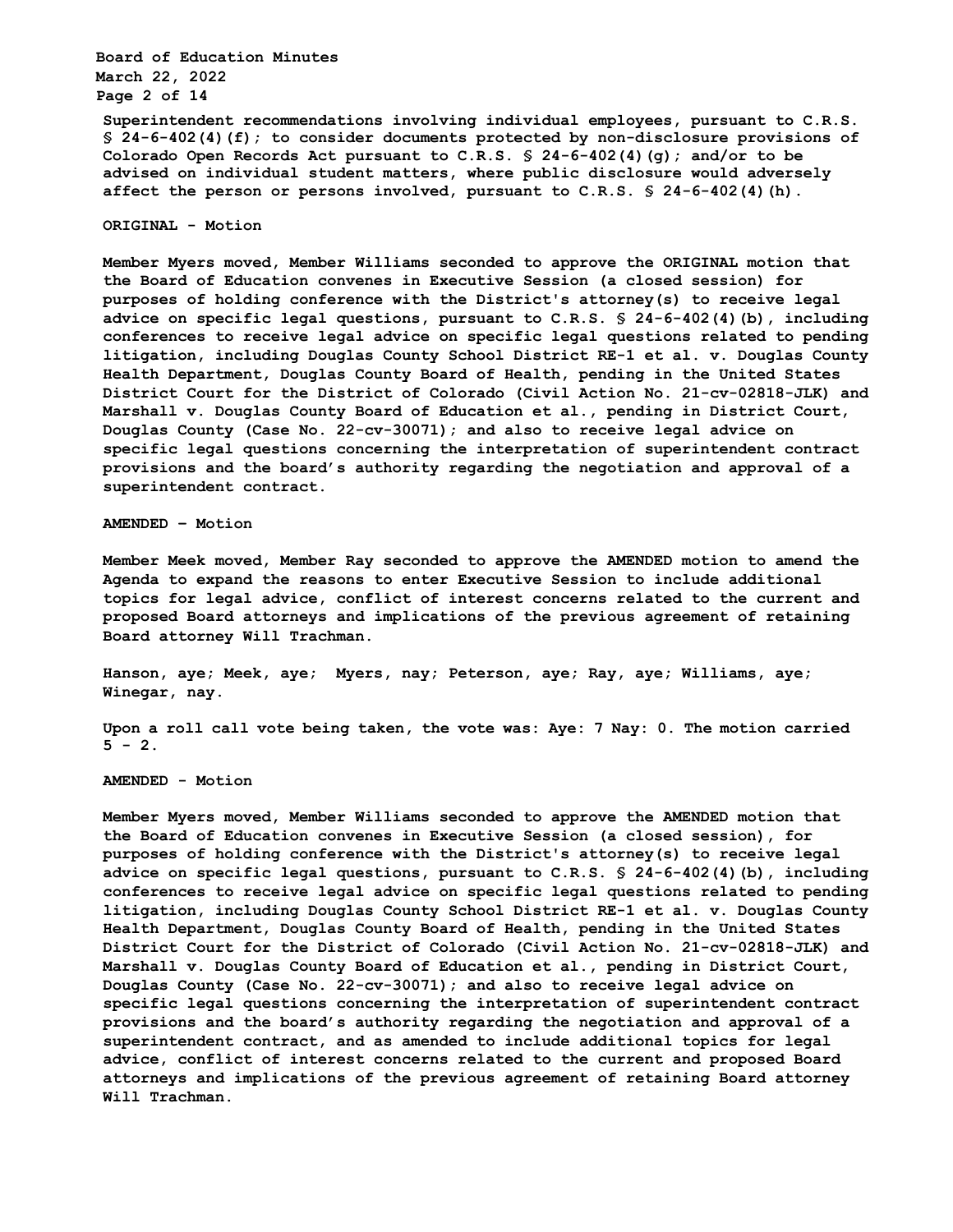**Board of Education Minutes March 22, 2022 Page 3 of 14 Hanson, aye; Meek, aye; Myers, aye; Peterson, aye; Ray, aye; Williams, aye; Winegar, aye.**

**Upon a roll call vote being taken, the vote was: Aye: 7 Nay: 0. The motion carried**  $7 - 0.$ 

**Executive Session Attendance: Hanson, Meek, Myers, Peterson, Ray, Williams, Winegar, Deputy Superintendent Abner, Deputy Superintendent Hiatt, General Counsel Klimesh, Elliott Hood and Jack Peters of Caplan & Earnest, Matt Hagerty of Hall & Evans, Melissa Barber of Caplan & Earnest.**

**Executive Session Time: 5:16 p.m. – 7:28 p.m.**

**Executive Session concluded at 7:28 p.m.**

**President Peterson reconvened the Special Board Meeting at 7:40 p.m.**

**DCSD Spotlight**

## **4. Career and Technical Education RECOMMENDATION: Information only.**

**Postsecondary Readiness Coordinator Aimee Barker and the Postsecondary Readiness department will highlight the accomplishments of students throughout the District in Career and Technical Education (CTE) programs and current opportunities available to students through CTE programming. Students will share their experiences.** 

**The Board recognized Postsecondary Readiness Coordinator Aimee Barker and the Postsecondary Readiness department who highlighted the accomplishments of DCSD students in Career and Technical Education programs, as well as teachers. Students shared their experiences.**

#### **Acceptance of Agenda**

**5. Acceptance of Agenda RECOMMENDATION: That the Board of Education approves the Agenda as presented.** 

**President Peterson stated the need for an additional Executive Session at the end of the meeting.**

**AMENDED - Motion** 

**Member Ray moved, Member Myers seconded to approve the AMENDED motion that the Board of Education approve the Agenda, with an amendment to add an Executive Session (a closed session) for purposes of holding conference with the District's attorney(s) to receive legal advice on specific legal questions, pursuant to C.R.S. § 24-6-402(4)(b), including to receive legal advice on specific legal questions concerning the interpretation of superintendent contract provisions and the board's authority regarding the negotiation and approval of a superintendent contract and to adjourn from Executive Session.**

**Modification to state the reasons for the Executive Session to the AMENDED – Motion accepted by Director Ray.**

**Hanson, aye; Meek, aye; Myers, aye; Peterson, aye; Ray, aye; Williams, aye; Winegar, aye.**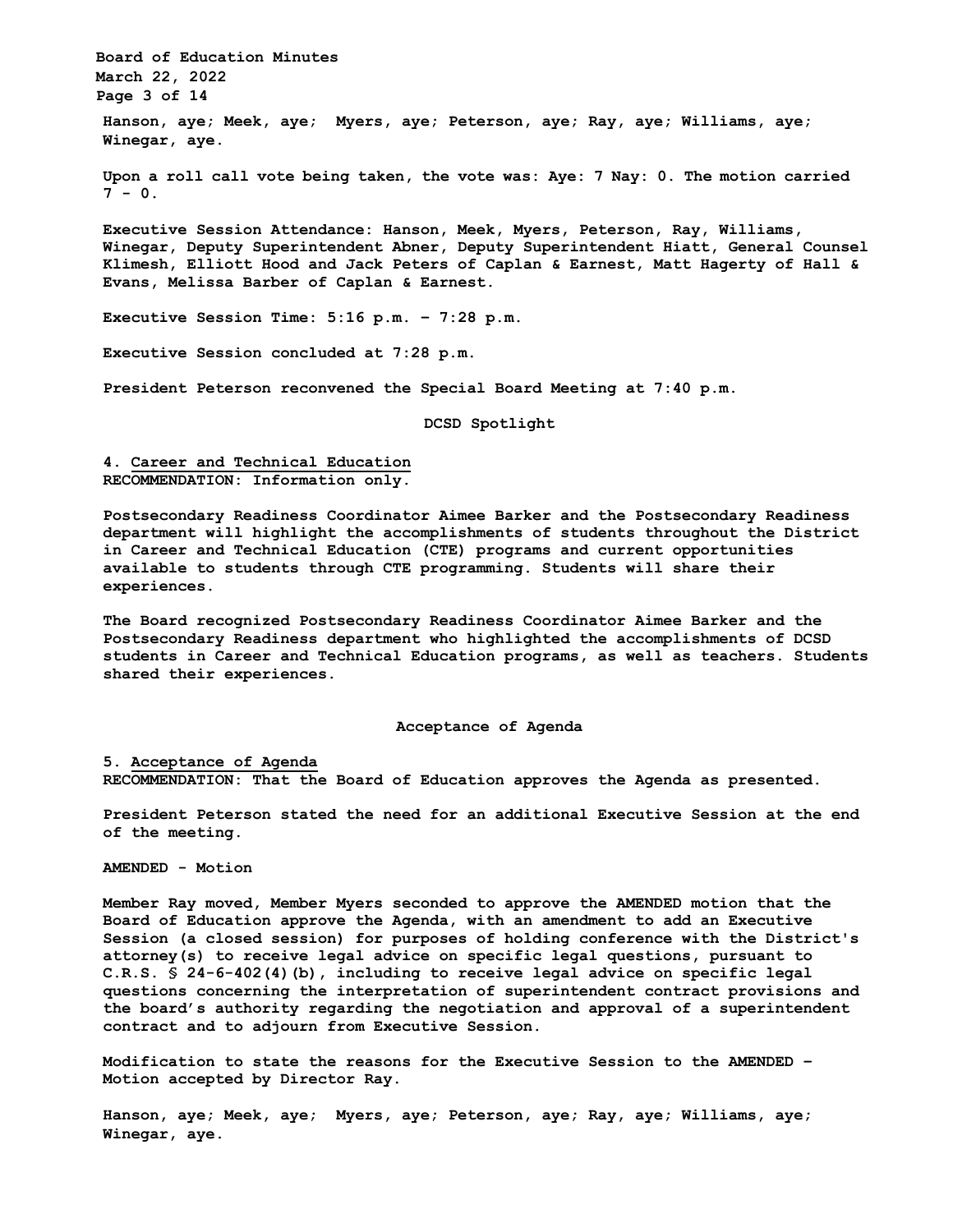**Board of Education Minutes March 22, 2022 Page 4 of 14**

**Upon a roll call vote being taken, the vote was: Aye: 7 Nay: 0. The motion carried 7 - 0.**

#### **Study/Work Session**

**6. Mill Bond Exploratory Ad Hoc Committee (MBEC) Update RECOMMENDATION: Information only.** 

• **Attachment #1: 03.22.2022 MBEC Presentation (Slides 1-4) Attachment #2: 03.22.2022 MBEC Presentation (Slides 5-19)** 

**Mill Bond Exploratory Ad Hoc Committee (MBEC) Chair Sandra Brownrigg will provide an update to the Board.** 

**MBEC Chair Brownrigg and Communications Co-Chair Gilstrap provided a status update on the work of the MBEC to date.**

**Board discussion.**

**Public Comment**

**7. Public Comment RECOMMENDATION: Information only.** 

• **Attachment #1: Public Comment Roster** 

**Community input that could help the District meet the challenge of becoming the best school system possible is always welcome.** 

- **Owen Wicks, student, provided comment regarding the superintendent**
- **Amity Wicks, Highlands Ranch resident, provided comment regarding the superintendent**
- **Chris Wicks, Highlands Ranch resident, provided comment regarding the superintendent**
- **Eiko Browning , Highlands Ranch resident, provided comment regarding the superintendent**
- **Jayson Hurd, Highlands Ranch resident, provided comment regarding an MLO**
- **Robin Webb, Highlands Ranch resident, provided comment regarding the superintendent**
- **Matthew Smith, Castle Rock resident, provided comment regarding open meeting**
- **Catherine Lees, Highlands Ranch resident, provided comment regarding the superintendent process**
- **Kelly Mayr, Highlands Ranch resident, provided comment regarding the superintendent search**
- **Catherine Beck, Highlands Ranch resident, provided comment regarding the resolution regarding lawsuit**
- **Carolyn Williamson, Parker resident, provided comment regarding the Sunshine Laws**
- **Sarah Wu, Castle Rock resident, provided comment regarding the superintendent decision**
- **Laura Allen, Highlands Ranch resident, provided comment regarding retention of lawyer in Marshall v. Board of Education**
- **Amy Windju, Castle Rock resident, provided comment regarding MLO**
- **Trisha Ackerman, Parker resident, provided comment regarding superintendent search**
- **Crista Mann, Parker resident, provided comment regarding the superintendent**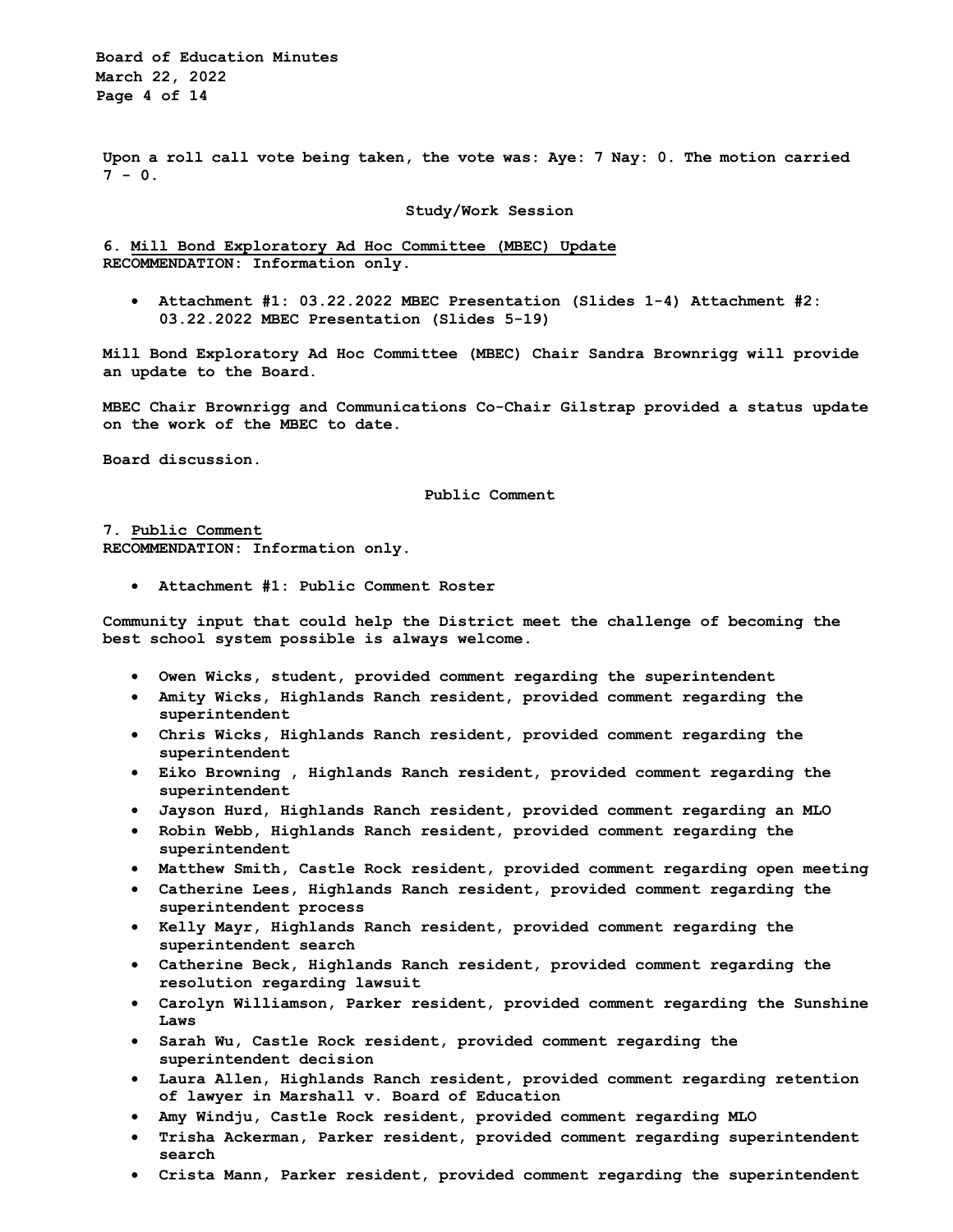**Board of Education Minutes March 22, 2022 Page 5 of 14**

- **Erika Devlin, Highlands Ranch resident, provided comment regarding the superintendent**
- **Luke Johnson, Highlands Ranch resident, provided comment regarding the superintendent hire**
- **Tony Lau, Highlands Ranch resident, provided comment regarding Marshall v. Board of Education**
- **Amy Carlson, Highlands Ranch resident, provided comment regarding support for board members who work for kids' best interest**
- **Matthew Solak, Parker resident, provided comment regarding Colorado Open Meetings Laws**
- **Cynthia Fincher, Parker resident, provided comment regarding special education**
- **Jenny Brown, Parker resident, provided comment regarding special education**
- **Benjamin Husser, Centennial resident, comments read by Jennifer Seivert regarding special education**
- **Michelle Villanueva, Parker resident, provided comment regarding special education**
- **Emily Adams, Lakewood resident, provided comment regarding special education**
- **Sandra Bukowski, Highlands Ranch resident, provided comment regarding special education**
- **Rachel Yamiolkoski, Highlands Ranch resident, provided comment regarding special education**
- **Michael Yamiolkoski, Highlands Ranch resident, comments read on his behalf by Rachel Yamiolkoski regarding special education**
- **Kiama Jenkins, Castle Rock resident, comments read on her behalf regarding special education**
- **Robert Logan, Parker resident, provided comment regarding special education**
- **Jen Logan, Aurora resident, comments read on her behalf regarding special education**
- **Jennifer Seivert, Highlands Ranch resident, provided comment regarding special education**
- **Marshall Leiker, Elizabeth resident, comments read on her behalf regarding special education**
- **Rachel Leiker, Elizabeth resident, provided comment regarding special education**
- **Tami Staut, Englewood resident, provided comment regarding special education**
- **Laura Gehrke, Parker resident, provided comment regarding special education**
- **Michael Gross, Castle Rock resident, comments read on his behalf regarding special education**
- **Amber Watson, Castle Rock resident, provided comment regarding special education**
- **Jennifer Smith, Castle Rock resident, provided comment regarding special education**
- **Brandi Bradley, Littleton resident, provided comment regarding the superintendent**
- **Scott Jacobsen, Lone Tree resident, provided comment regarding new superintendent**
- **Stacy Jacobsen, Lone Tree resident, comments read on her behalf regarding new superintendent by Scott Jacobsen**
- **Mike, Castle Pines resident, provided comment regarding Sunshine Laws and lawsuit**
- **Judy Brannberg, Littleton resident, provided comment regarding Agenda Items #19 and #20**
- **Aaron Seraceno, Parker resident, provided comment regarding special education**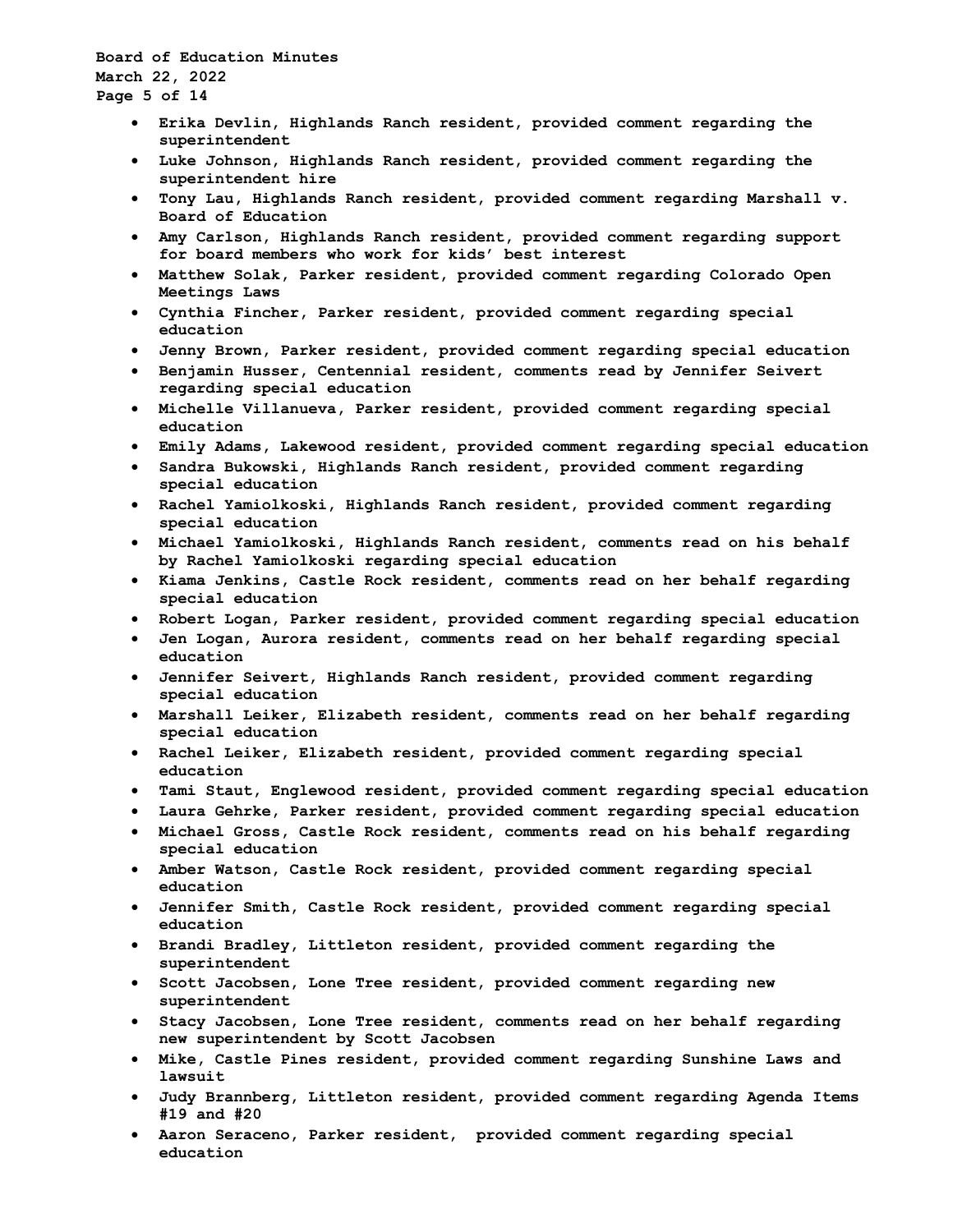**Board of Education Minutes March 22, 2022 Page 6 of 14**

- **Tina Stroman, Parker resident, provided comment regarding the superintendent finalist**
- **Will Johnson, Highlands Ranch resident, provided comment regarding the superintendent decision**
- **Anthony Hartsook, Parker resident, provided comment regarding support for superintendent candidate**
- **Denice Dirks, Parker resident, provided comment regarding ethics**
- **Kurt Stroman, Parker resident, provided comment regarding the superintendent finalist**
- **Kara Clarke, Castle Rock resident, provided comment regarding the superintendent choice**
- **Kimberly Sharp, Highlands Ranch resident, provided comment regarding the superintendent finalist**

**President Peterson called for a recess at 9:55 p.m. and reconvened the Regular Board Meeting at 10:00 p.m.**

- **Lucy Squire, Highlands Ranch resident, provided comment regarding superintendent and Marshall v. Board of Education**
- **Tiffany Baker, Highlands Ranch resident, provided comment regarding the superintendent**
- **Tina De Los Santos, Castle Rock resident, provided comment regarding the superintendent**
- **Margaret Furlow, Highlands Ranch resident, provided comment regarding a MLO and bond**
- **Liz Wagner, Lone Tree resident, provided comment regarding literacy**
- **Triana Burdick, Parker resident, read comments on behalf of a teacher regarding the superintendent**
- **Juli Watkins, Castle Rock resident, read comments on behalf of a teacher**
- **Meggan Dahlgren, Highlands Ranch resident, provided comment regarding the superintendent finalist**
- **Robyn Miller, Parker resident, provided comment regarding the superintendent finalist**
- **Margarita Fiduccia, Highlands Ranch resident, read comments on behalf of a teacher regarding superintendent search**
- **Ursula Kakos, Castle Rock resident, provided comment regarding the superintendent**
- **Bobbi Hillard, Lone Tree resident, provided comment regarding the superintendent**
- **Tracie Jones, Parker resident, provided comment regarding the lawsuit, appeal and superintendent**
- **Lisa Franklin, Highlands Ranch resident, provided comment regarding the superintendent selection**
- **Michelle Wolf, Castle Rock resident, provided comment on behalf of a teacher**
- **Kaci Nice, Parker resident, provided comment regarding the superintendent position**
- **Stephanie Chancy, Highlands Ranch resident, provided comment regarding public education**
- **Stephani Maher, Littleton resident, provided comment regarding the superintendent finalist**
- **Maryann Ulmer, Highlands Ranch resident, provided comment regarding the superintendent**
- **Allyson Grimme, Parker resident, provided comment regarding superintendent choice and Marshall v. Board of Education**
- **Randi Curtis, Highlands Ranch resident, provided comment regarding literacy**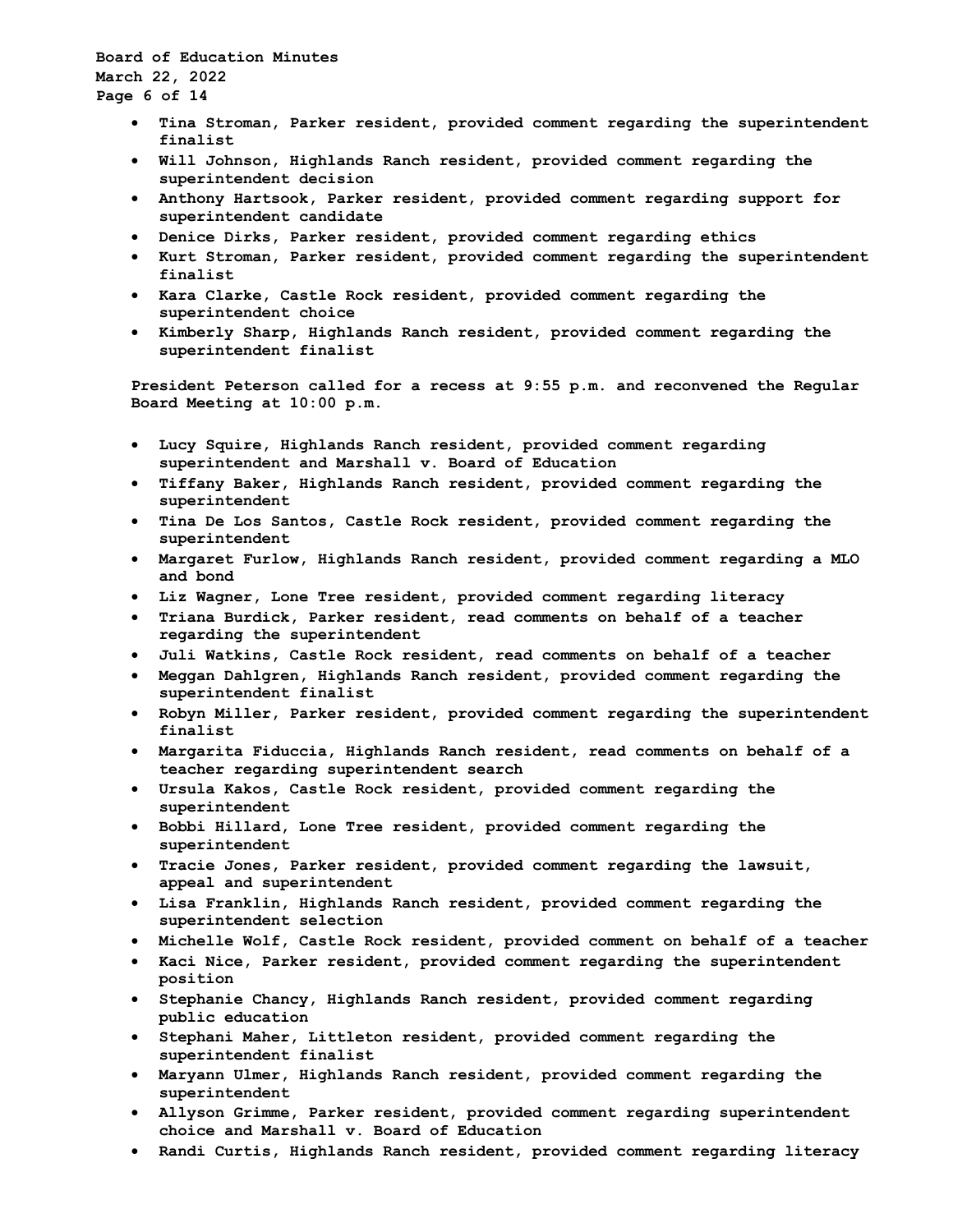**Board of Education Minutes March 22, 2022 Page 7 of 14**

- **Breeana Betts, Highlands Ranch resident, provided comment regarding use of taxpayer funds for lawsuit**
- **Walter Bennett, Parker resident, provided comments on behalf of a District employee and parent regarding the lawsuit**
- **Rebecca Winegar, Highlands Ranch resident, provided comment regarding the superintendent selection**
- **Serenity Hayes, Parker resident, provided comment regarding the superintendent**
- **Jessica Metzler, Parker resident, provided comment regarding the superintendent search**
- **Tiffani Wilson, Parker resident, provided comment regarding the superintendent**
- **Tracie Jones, Parker resident, provided comment regarding appeal**
- **Cindi Thompson, Highlands Ranch resident, provided comments on behalf of a teacher**
- **Chad Cox, Castle Rock resident, provided comment regarding injunction appeal**
- **Jane Batt, Parker resident, provided comment regarding superintendent finalist**

## **Adoption of Consent Agenda**

**8. Adoption of Consent Agenda: Staff Recommendations, Detailed in Agenda Items #9 - #15 Organized for Board of Education Block Approval**

**RECOMMENDATION: That the Board of Education adopts the Consent Agenda as presented:** 

- **#9 Approval of Personnel Changes**
- **#10 School Year 2021-2022 Supplier Spend Estimated to Surpass Board of Education Threshold Specified in Policy DJ**
- **#11 Supplier Spend Estimated to Surpass Board of Education Threshold Specified in Board Policy DJ (Janitorial Services)**
- **#12 Approval of Resolution Declaring Surplus Property**
- **#13 Approval of Student Re-Engagement Grant for HOPE Online Learning Academy**
- **#14 Approval of Amendment to Board of Education Governance Policy 1.7.6 Regarding the Mill Bond Exploratory Ad Hoc Committee (MBEC)**
- **#15 Approval of Amendments to the Mill Bond Exploratory Ad Hoc Committee (MBEC) Bylaws**

**Director Ray requested removal of Agenda Item #9 Approval of Personnel Changes from the Consent Agenda.**

**President Peterson stated Agenda Item #9 Approval of Personnel Changes would be placed under Study/Action Items.**

**AMENDED – Motion**

**Member Ray moved, Member Hanson seconded to approve the AMENDED motion that the Board of Education adopts the Consent Agenda Items #10-#15:**

- **#10 School Year 2021-2022 Supplier Spend Estimated to Surpass Board of Education Threshold Specified in Policy DJ**
- **#11 Supplier Spend Estimated to Surpass Board of Education Threshold Specified in Board Policy DJ (Janitorial Services)**
- **#12 Approval of Resolution Declaring Surplus Property**
- **#13 Approval of Student Re-Engagement Grant for HOPE Online Learning Academy**
- **#14 Approval of Amendment to Board of Education Governance Policy 1.7.6 Regarding the Mill Bond Exploratory Ad Hoc Committee (MBEC)**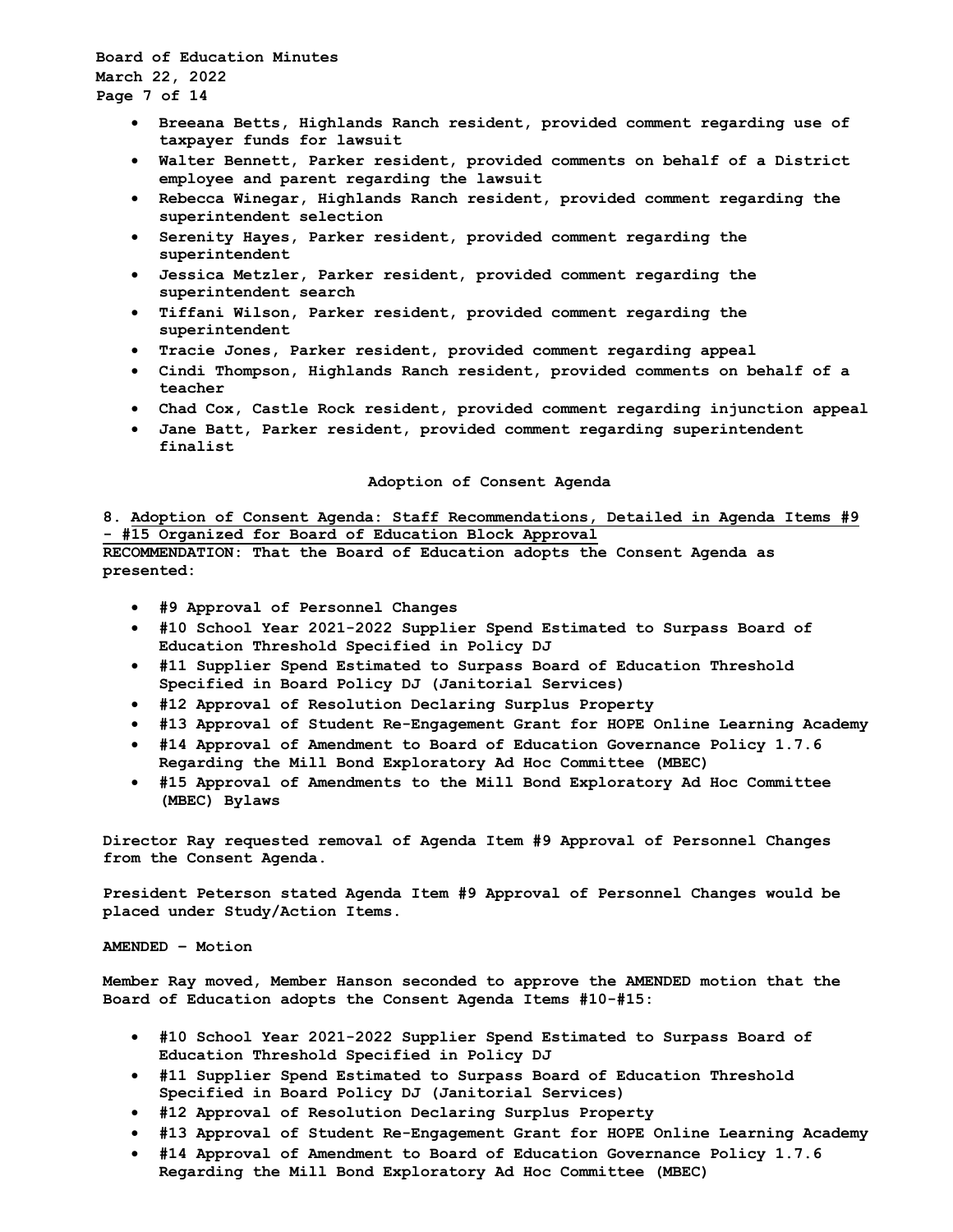**Board of Education Minutes March 22, 2022 Page 8 of 14**

> • **#15 Approval of Amendments to the Mill Bond Exploratory Ad Hoc Committee (MBEC) Bylaws**

**Hanson, aye; Meek, aye; Myers, aye; Peterson, aye; Ray, aye; Williams, aye; Winegar, aye.** 

**Upon a roll call vote being taken, the vote was: Aye: 7 Nay: 0. The motion carried 7 - 0.**

# **10. Approval of School Year 2021-2022 Supplier Spend Estimated to Surpass Board of Education Threshold Specified in Policy DJ**

**RECOMMENDATION: That the Board of Education approve the School Year 2021-2022 Supplier Spend estimated to surpass Board of Education threshold specified in Policy DJ under adoption of Consent Agenda.** 

**School Year 2021-2022 Annual Spend The following suppliers will need Board approval due to the estimated aggregated spend for the 2021-2022 school year. 1. Gillem Speech Language Pathology Services PLLC- \$700,000 - Third party services needed to cover vacancy's in schools 2. Colorado Petroleum- \$1,750,000 - Bulk Fuel for the District - Increase spend authority from \$1,500,000 to \$1,750,000 3. FreshPoint- \$1,025,000 - Due to inflation and increased meal participation for the rest of the SY and summer feed. - Increase spend authority from \$625,000 to \$1,025,000 for the 2021-2022 SY.** 

**11. Approval of Supplier Spend Estimated to Surpass Board of Education Threshold Specified in Board Policy DJ**

**RECOMMENDATION: That the Board of Education approve the Supplier Spend for Janitorial Services whose spend is expected to surpass the purchasing threshold specified in Policy DJ under the adoption of Consent Agenda.** 

**Sixty-six (66) of the District's buildings went out to bid Rocky Mountain Bidnet for Janitorial Services on November 30th, 2021. Strategic Sourcing and Operations & Maintenance would like to award Janitorial Service Contracts to ABM, American Facilities Maintenance, CCS Facilities, JJ Maintenance, Master Klean, Service Solutions, and YC Cleaning for the 22-23 School Year. The remaining 10 locations are up for contract renewal with ABM, American Facilities Maintenance, Maintenance Resources, and Master Klean for the 22-23 School Year. The cost estimate for the 22-23 School Year is \$4,675,000.00, with the option to renew for two subsequent years. Any increase requests will be negotiated by Strategic Sourcing and shall not exceed DCSD employee raises.** 

# **12. Approval of Resolution Declaring Surplus Property RECOMMENDATION: That the Board of Education approve the Resolution Declaring Surplus Property under adoption of Consent Agenda**

• **Attachment #1: Resolution Declaring Surplus Property-v1** 

**The Long Range Planning Committee (LRPC) evaluated the dedicated school site located at Monarch Blvd and Hidden Point Blvd in Castle Pines and designated the site as surplus. Douglas County School District (DCSD) owns this site. The site has access constraints, topographical challenges with a significant slope, and is located adjacent to overhead electrical distribution lines. This Resolution acknowledges that the LRPC designated the site as surplus. The site is not needed within the foreseeable future for any purpose authorized by law and, therefore, may be sold and conveyed in accordance with applicable law, District policy, and Board of Education approval.**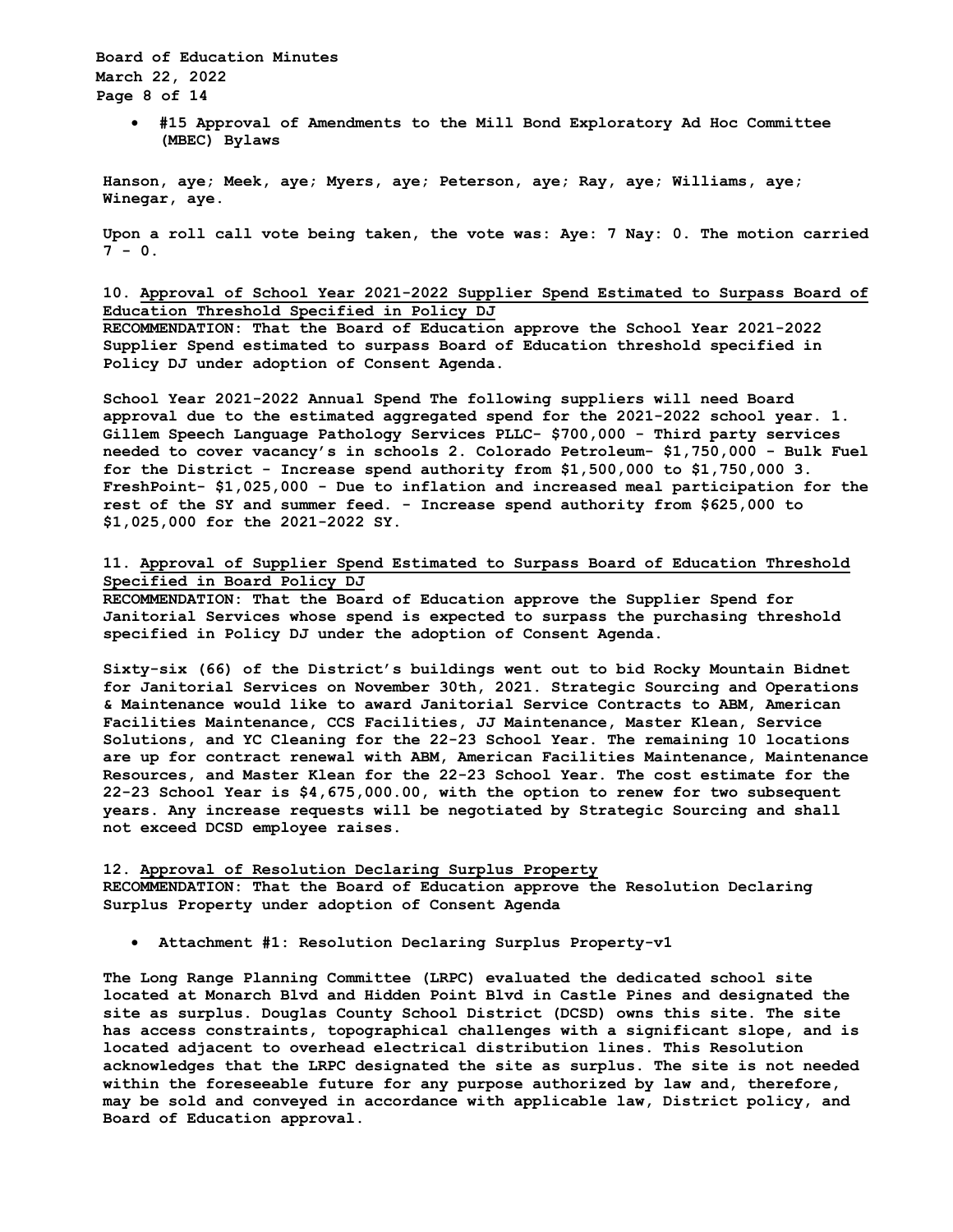**13. Approval of Student Re-Engagement Grant for HOPE Online Learning Academy RECOMMENDATION: That the Board of Education approve the Student Re-Engagement Grant for HOPE Online Learning Academy under adoption of Consent Agenda.** 

- **Attachment #1: HOPE Student Re-Engagement Grant 2022-23-Budget**
- **Attachment #2: HOPE Student Re-Engagement Grant 2022-23-Grant Application**

**HOPE Online Learning Academy is applying for the CDE Student Re-Engagement Grant. If granted approval through CDE's internal grant approval review process, the school will engage in the activities as outlined in their application to CDE. This program is designed to provide educational services and supports to students to maintain student engagement and support student re-engagement at the secondary level. HOPE Online Learning Academy currently has this grant and is applying to continue and expand the services and supports available to their highly impacted student population. They have applied and are awaiting review by CDE to see if they are granted the funds. This is a highly competitive grant with funds available through the 2022-2023 school year. Depending upon continued appropriations by the state, programming could continue into 23-24 and 24-25 school years. Grant scoring will utilize a prioritization process for districts and schools that are considered highly impacted for specific demographics. Submission to CDE was through an abbreviated online application process. Rationale for Request For the CDE Student Re-Engagement Grant, Board knowledge of the grant application request by charters is required as part of the submission of the application and acceptance of grant funds by the District as the fiscal agent for the grant. CDE will be scoring, approving, and awarding the grant application and funds. If the grant is awarded CDE has an extensive evaluation process in place for the use of the grant funds and related activities. Grant Request is for \$144,100 for 22-23, \$147,200 for 23-24 and \$151,400 for 24-25 based on appropriations.** 

## **14. Approval of Amendment to Board of Education Governance Policy 1.7.6 Regarding the Mill Bond Exploratory Ad Hoc Committee (MBEC)**

**RECOMMENDATION: That the Board of Education approve the amendment to Board of Education Governance Policy 1.7.6 Regarding the Mill Bond Exploratory Ad Hoc Committee (MBEC) as presented under adoption of Consent Agenda.** 

• **Attachment #1: 03.22.2022 Proposed Amendment to BOE Governance Policy 1.7.6** 

**The Board of Education will review a proposed amendment to its Governance Policy 1.7.6 to amend the date of MBEC's comprehensive presentation at a board meeting so that presentation occurs prior to the end of June, 2022 as amended.** 

# **15. Approval of Amendments to the Mill Bond Exploratory Ad Hoc Committee (MBEC) Bylaws**

**RECOMMENDATION: That the Board of Education approve the Amendments to the Mill Bond Exploratory Ad Hoc Committee (MBEC) Bylaws as presented under adoption of Consent Agenda.** 

• **Attachment #1: 03.22.2022 MBEC Bylaws Proposed Amendments** 

#### **Adoption of Joint Motion Agenda**

#### **16. Approval of Minutes**

**RECOMMENDATION: That the Board of Education approve the Board minutes as presented.** 

- **Attachment #1: 02.04.2022 Special Board Meeting Minutes\_Unofficial**
- **Attachment #2: 02.08.2022 Study Session Minutes\_Unofficial**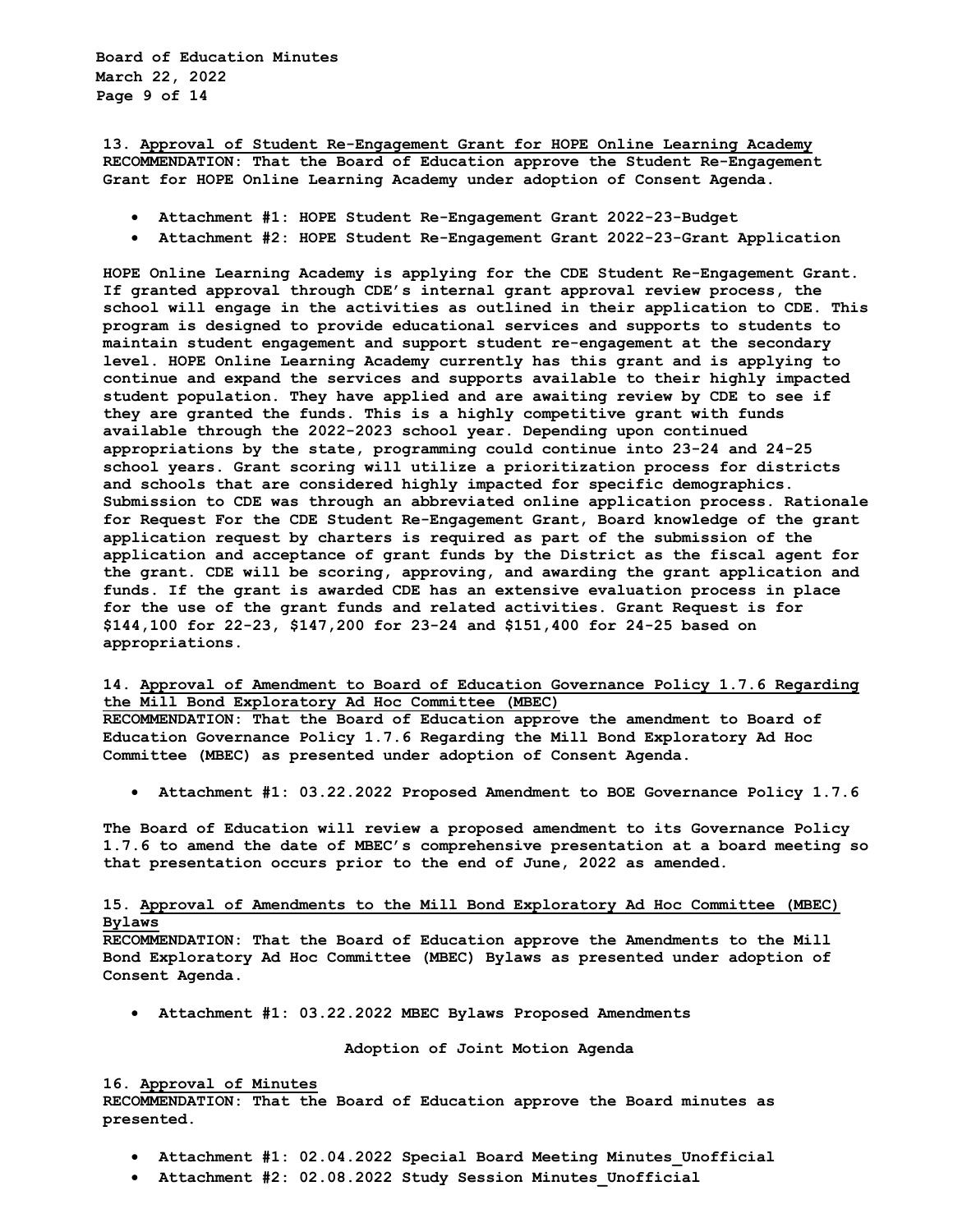**Board of Education Minutes March 22, 2022 Page 10 of 14**

- **Attachment #3: 02.16.2022 Special Board Meeting Minutes\_Unofficial**
- **Attachment #4: 02.22.2022 Board Meeting Minutes\_Unofficial**
- **Attachment #5: 03.01.2022 Special Board Meeting Minutes\_Unofficial**

**ORIGINAL - Motion** 

**Member Ray moved, Member Myers seconded to approve the ORIGINAL motion that the Board of Education approve the Board minutes as presented.** 

**Hanson, aye; Meek, aye; Myers, aye; Peterson, aye; Ray, aye; Williams, aye; Winegar, aye.** 

**Upon a roll call vote being taken, the vote was: Aye: 7 Nay: 0. The motion carried 7 - 0.**

## **Study/Action Items**

**9. Approval of Personnel Changes – Moved to Study/Action Items RECOMMENDATION: That the Board of Education approve the Personnel Changes as presented under adoption of Consent Agenda.** 

- **ATTACHMENT #1: Classified PUB BD List 3.22.2022**
- **Attachment #2: Licensed\_Admin\_ProTech PUB BD List 3.22.2022**
- **Attachment #3: Classified CON BD List 3.22.2022**
- **Attachment #4: Licensed\_Admin\_ProTech CON BD 3.22.2022**
- **ATTACHMENT #5: CORRECTED Licensed\_Admin\_ProTech PUB BD 3.22.2022**
- **ATTACHMENT #6: CORRECTED Licensed\_Admin\_ProTech CON BD 3.22.2022**

**Chief Human Resource Officer Thompson provided clarification.**

**ORIGINAL – Motion**

**Member Myers moved, Member Meek seconded to approve the ORIGINAL motion that the Board of Education approve the Personnel Changes as presented.**

**Hanson, aye; Meek, aye; Myers, aye; Peterson, aye; Ray, aye; Williams, aye; Winegar, aye.** 

**Upon a roll call vote being taken, the vote was: Aye: 7 Nay: 0. The motion carried**   $7 - 0.$ 

## **17. Review and Consideration of Revision to Board File Policy BEAA Electronic Participation in School Board Meetings**

**RECOMMENDATION: The Board of Education will review and consider revision of Board File Policy BEAA Electronic Participation in School Board Meetings, and, as determined by the Board of Education, whether to take action to revise Board File Policy BEAA.** 

• **Attachment #1: Policy BEAA Electronic Participating in School Board Meetings** 

**That the Board of Education will review and consider revision of Board File Policy BEAA Electronic Participation in School Board Meetings.** 

**Board discussion.**

**Agenda Item #17 tabled for discussion at a future meeting.**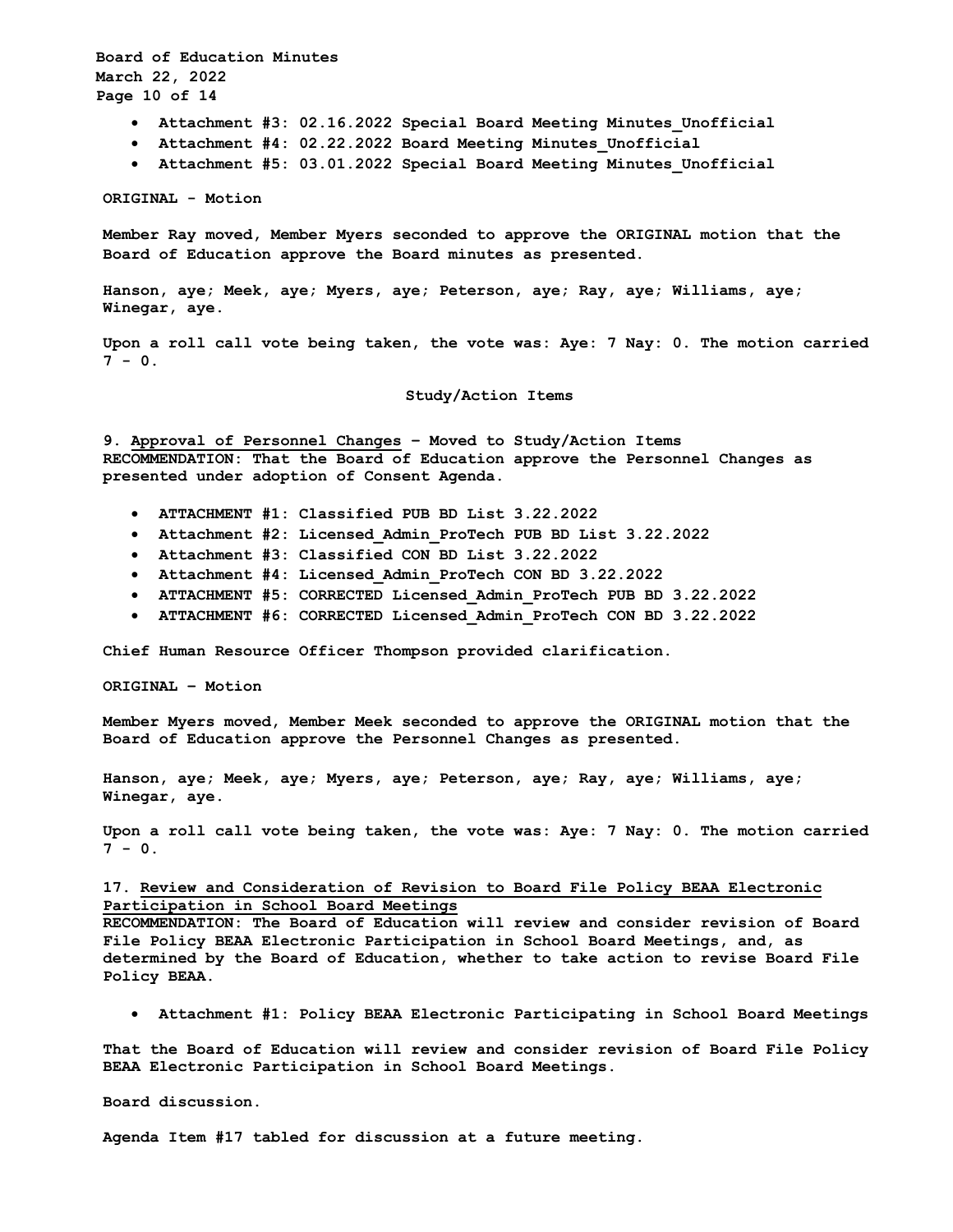**Board of Education Minutes March 22, 2022 Page 11 of 14**

**18. Offer of Employment to a Sole Finalist for Douglas County School District RE-1 Superintendent of Schools**

**RECOMMENDATION: That the Board of Education modify and adopt the resolution to offer employment to a sole finalist for Douglas County School District RE-1 Superintendent of Schools.** 

• **Attachment #1: 03.22.2022 Resolution of Intent to Offer Employment to Finalist for DCSD Superintendent of Schools** 

**The Board of Education will offer employment to a sole finalist for Douglas County School District RE-1 Superintendent of Schools subject to negotiation of a mutually acceptable employment agreement and approval of such agreement by the Board of Education.** 

**ORIGINAL - Motion**

**Member Myers moved, Member Williams seconded to approve the ORIGINAL motion to modify the resolution to insert the name of Erin Kane as the sole finalist.**

**SECONDARY – Motion**

**Member Ray moved, Member Hanson seconded to approve the SECONDARY motion to modify the resolution to insert the name of Danny Winsor as the sole finalist.**

**Board discussion.**

**Hanson, aye; Meek, aye; Myers, nay; Peterson, nay; Ray, aye; Williams, nay; Winegar, nay.** 

**Upon a roll call vote being taken, the vote was: Aye: 3 Nay: 4. The motion failed**   $3 - 4$ .

**ORIGINAL – Motion**

**Member Myers moved, Member Williams seconded to approve the ORIGINAL motion to modify the resolution to insert the name of Erin Kane as the sole finalist.**

**Hanson, nay; Meek, nay; Myers, aye; Peterson, aye; Ray, nay; Williams, aye; Winegar, aye.** 

**Upon a roll call vote being taken, the vote was: Aye: 4 Nay: 3. The motion carried 4 - 3.**

**Erin Kane provided remarks.**

# **19. Retention of Legal Counsel in the Matter of Robert Marshall v. Douglas County Board Of Education et al**

**RECOMMENDATION: That the Board of Education approve retention of additional counsel in the matter as presented.** 

• **Attachment #1: 21.03.22 Engagement Letter** 

**The Board of Education will consider retention of additional counsel in the Matter of Robert Marshall v. Douglas County Board of Education et al., Case No. 2022cv30071.** 

**Board discussion.**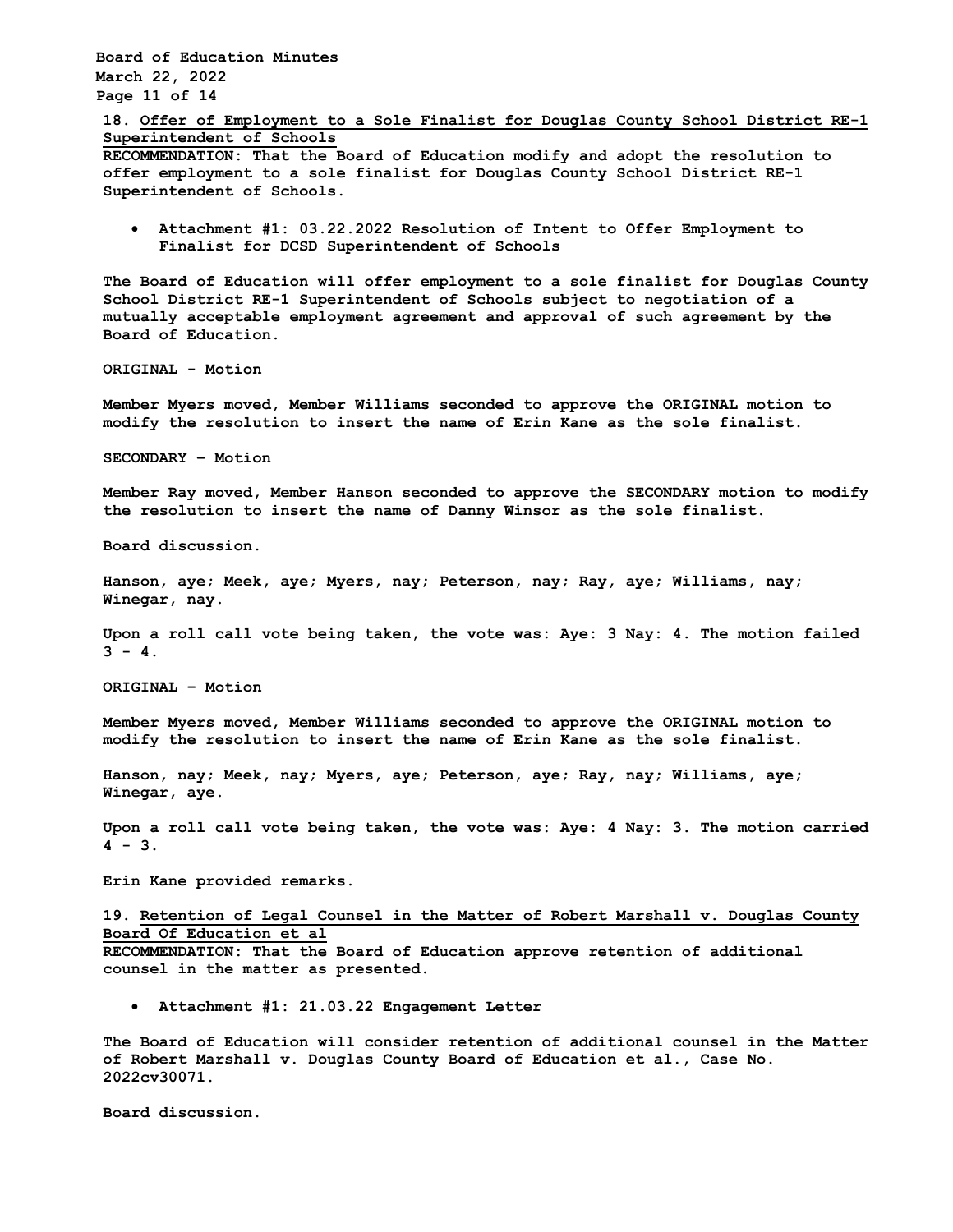**Board of Education Minutes March 22, 2022 Page 12 of 14 ORIGINAL – Motion**

**Member Myers moved, Member Williams seconded to approve the ORIGINAL motion that the Board of Education approve retention of additional counsel in the matter as presented.**

**Hanson, nay; Meek, nay; Myers, aye; Peterson, aye; Ray, nay; Williams, aye; Winegar, aye.** 

**Upon a roll call vote being taken, the vote was: Aye: 4 Nay: 3. The motion carried 4 - 3.**

**20. Resolution Regarding the Matter of Robert Marshall v. Douglas County Board Of Education et al**

**RECOMMENDATION: That the Board of Education approve the resolution as presented.** 

• **Attachment #1: Resolution Seeking Extension in Marshall v DCSD et al** 

**The Board of Education will consider a resolution to file a motion for an extension and to pursue reconsideration and, in the alternative, clarification of the order issued in the litigation.** 

**Board discussion.**

**AMENDED – Motion**

**Member Peterson moved, Member Myers seconded the AMENDED motion to approve the resolution with the amendment to insert the following statement in the last resolution statement: "and evaluate the appropriateness of a consent decree in the matter."**

**Hanson, nay; Meek, nay; Myers, aye; Peterson, aye; Ray, nay; Williams, aye; Winegar, aye.** 

**Upon a roll call vote being taken, the vote was: Aye: 4 Nay: 3. The motion carried 4 - 3.** 

**Board of Education Reports**

**21. President Report RECOMMENDATION: Information only.**

**President Peterson advised:**

- **March 29, 2022 at 5:00 p.m. Special Board Meeting**
- **March 24, 2022 at 11:30 a.m. Agenda Planning Meeting**

**22. Vice President Items RECOMMENDATION: Information only.**

**Vice President Williams provided comment regarding the Student Advisory Group.**

**23. Director Items, Board Committee and Liaison Reports RECOMMENDATION: Information only.** 

**Director Meek commented regarding a Board retreat.**

**Director Myers commented regarding the Douglas County Youth Initiative.**

**Director Ray commented regarding the Student Advisory Group.**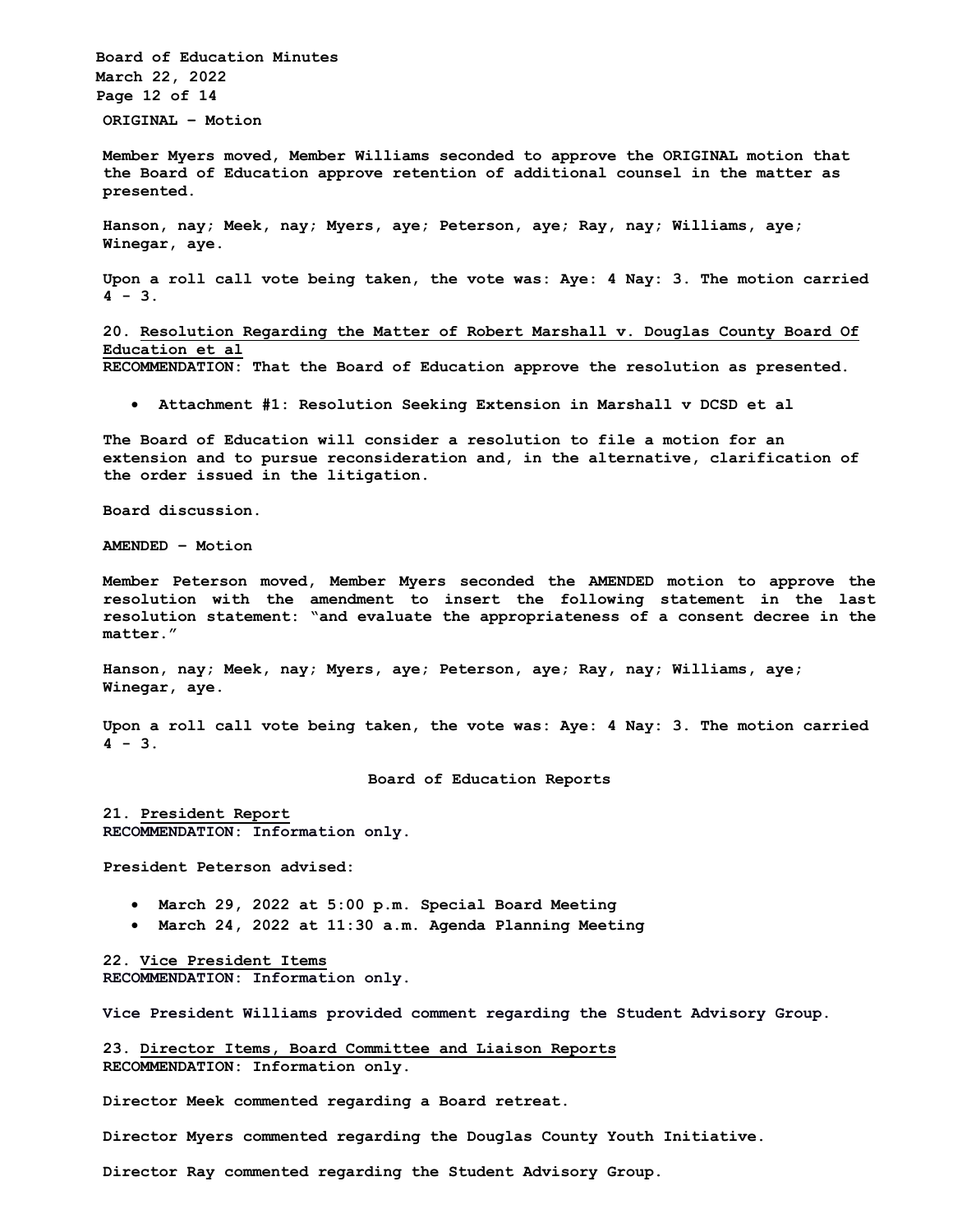**Board of Education Minutes March 22, 2022 Page 13 of 14**

#### **Convene in Executive Session (a closed session)**

### **24(A). Convene in Executive Session (a closed session)**

**RECOMMENDATION: That the Board of Education convene in Executive Session (a closed session) for purposes of holding conference with the District's attorney(s) to receive legal advice on specific legal questions, pursuant to C.R.S. § 24-6- 402(4)(b), including to receive legal advice on specific legal questions concerning the interpretation of superintendent contract provisions and the board's authority regarding the negotiation and approval of a superintendent contract and to adjourn from Executive Session.**

**The Board may hold an executive session for considering limited matters, including: Personnel Matters e.g. the purchase, acquisition, lease, transfer or sale of real, personal or other property pursuant to C.R.S. § 24-6-402(4)(a); to hold conference with the Board's attorney to receive legal advice on specific legal questions, pursuant to C.R.S. § 24-6-402(4)(b); matters required to be kept confidential by federal or state law or rules and regulations pursuant to C.R.S. § 24-6-402(4)(c); to be advised on specialized details of security arrangements and investigations pursuant to C.R.S. § 24-6-402(4)(d); to determine positions relative to matters that are or will be subject to contract negotiations, developing strategy for those negotiations, and instructing negotiators, pursuant to C.R.S. § 24-6-402(4)(e); personnel matters, including actions, updates, and Superintendent recommendations involving individual employees, pursuant to C.R.S. § 24-6-402(4)(f); to consider documents protected by non-disclosure provisions of Colorado Open Records Act pursuant to C.R.S. § 24-6-402(4)(g); and/or to be advised on individual student matters, where public disclosure would adversely affect the person or persons involved, pursuant to C.R.S. § 24-6-402(4)(h).** 

### **ORIGINAL – Motion**

**Member Myers moved, Member Williams seconded to approve the ORIGINAL motion that the Board of Education convene in Executive Session (a closed session) for purposes of holding conference with the District's attorney(s) to receive legal advice on specific legal questions, pursuant to C.R.S. § 24-6-402(4)(b), including to receive legal advice on specific legal questions concerning the interpretation of superintendent contract provisions and the board's authority regarding the negotiation and approval of a superintendent contract and to adjourn from Executive Session.**

**Hanson, aye; Meek, aye; Myers, aye; Peterson, aye; Ray, aye; Williams, aye; Winegar, aye.** 

**Upon a roll call vote being taken, the vote was: Aye: 7 Nay: 0. The motion carried 7 - 0.**

**Executive Session Attendance: Hanson, Meek, Myers, Peterson, Ray, Williams, Winegar, outside legal counsel Melissa Barber.**

**Executive Session Time: 12:46 a.m. – 1:39 a.m. on March 23, 2022.**

**Executive Session concluded at 1:39 a.m. on March 23, 2022.**

**24. Adjournment RECOMMENDATION: That the Board of Education adjourns the meeting.**

**President Peterson adjourned the regular meeting at 12:39 a.m. on March 23, 2022 to convene in Executive Session.**